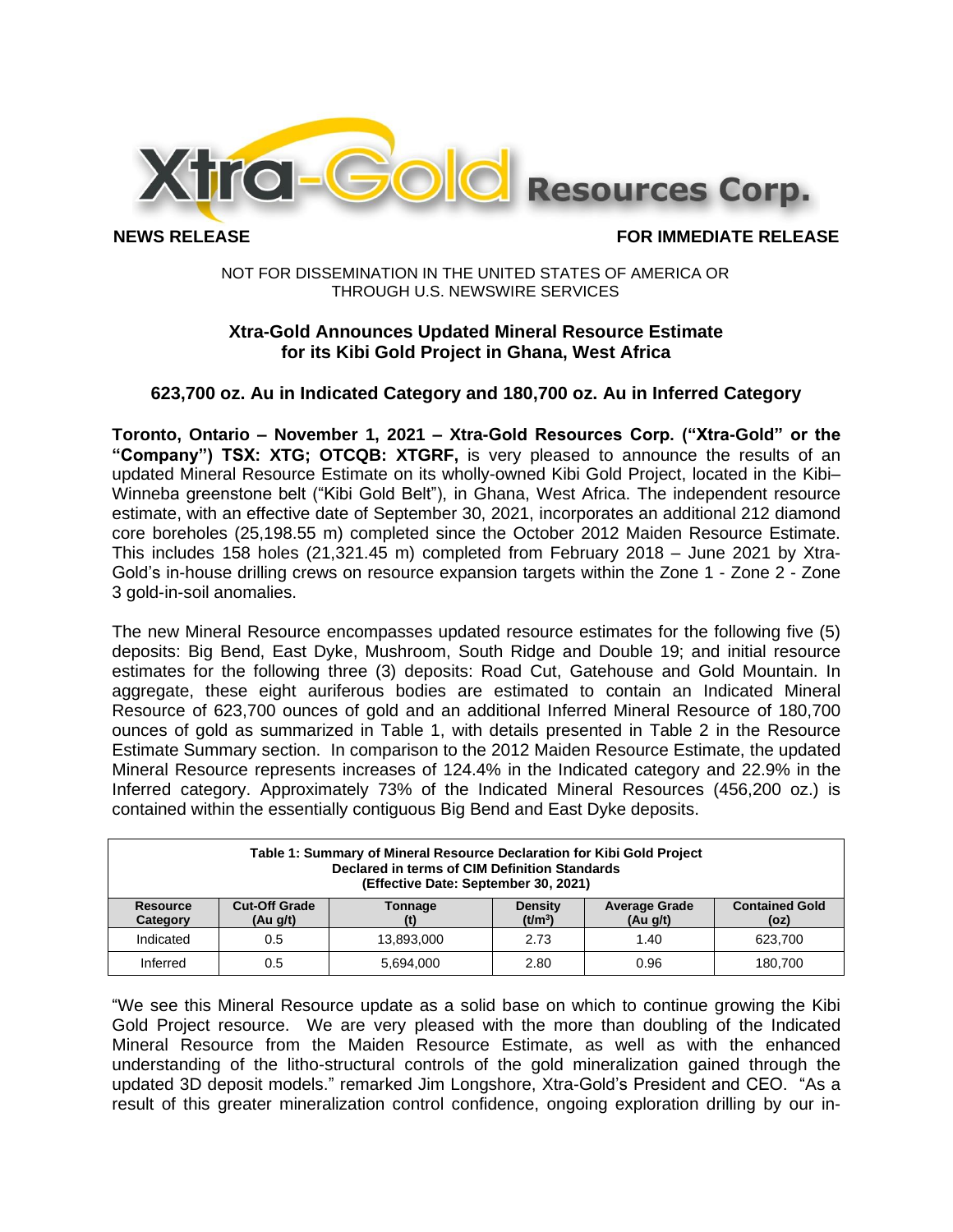house drilling crews since the late July 2021 Mineral Resource database close-out date has identified additional targets for potential resource growth within the Zone  $1 -$  Zone  $2 -$  Zone 3 Mineral Resource footprint area, further supporting our belief that we are on the verge of proving up a significant new gold complex." added Mr. Longshore.

## **Resource Estimate Summary**

The updated Mineral Resource estimate for the Kibi Gold Project disclosed herein was jointly prepared by Pivot Mining Consultants (Pty) Ltd and Tect Geological Consulting of Johannesburg and Somerset West, South Africa, respectively. The resource estimate, with an effective date of September 30, 2021, was prepared in accordance with the Definition Standards for Mineral Resources and Mineral Reserves set out by the Canadian Institute of Mining, Metallurgy and Petroleum ("CIM").

The updated resource encompasses eight (8) deposits collectively estimated to contain an Indicated Mineral Resource of 623,700 ounces of gold based on 13,893,000 tonnes at an average grade of 1.40 grams per tonne ("g/t") gold and an additional Inferred Mineral Resource of 180,700 ounces of gold based on 5,694,000 tonnes at an average grade of 0.96 g/t gold. Details for the Mineral Resource estimate are outlined in Table 2 and the location of the respective auriferous bodies depicted in plan and isometric (3D) views in Figure 1, available at:

## Figure 1 Kibi Gold Project MRE Body Locations

This new Mineral Resource Estimate updates and replaces the Company's prior maiden Mineral Resource for the Kibi Gold Project, with an effective date of October 26, 2012, enclosed in the NI 43-101 technical report entitled *"Independent Technical Report, Apapam Concession, Kibi Project, Eastern Region, Ghana"*, prepared by SEMS Explorations and dated October 31, 2012. The independent NI 43-101 technical report supporting the updated resource estimate will be filed under the company's profile on [www.sedar.com](http://www.sedar.com/) within 45 days of this news release.

The database for the Kibi Gold Project encompasses 468 boreholes totalling 74,286.39 metres, including 418 diamond core holes (69,571.39 m) and 50 reverse circulation (RC) boreholes (4,715 m), drilled by Xtra-Gold since 2008. This includes an additional 212 diamond core boreholes totalling 25,198.55 metres, completed since the 2012 Maiden Mineral Resource. The Kibi Gold Project database also incorporates 405 trenches totalling 17,544.8 metres, including an additional 95 trenches (3,018.7 m) completed since the 2012 resource estimate. This resource estimate encompasses drill hole and trench data available as of July 30, 2021.

Three dimensional (3D) geological models were generated for each auriferous body, based on the known geology and identified structural trends for the respective bodies. The approach was based on the premise that gold-bearing fluids would have preferentially flowed through the defined structures, as depicted by the geological models. The detailed geological models, in addition to providing well-constrained mineralization envelopes for mineral resource estimation, also serve as guides for structurally-controlled mineralization zones that will be subject to further exploration targeting.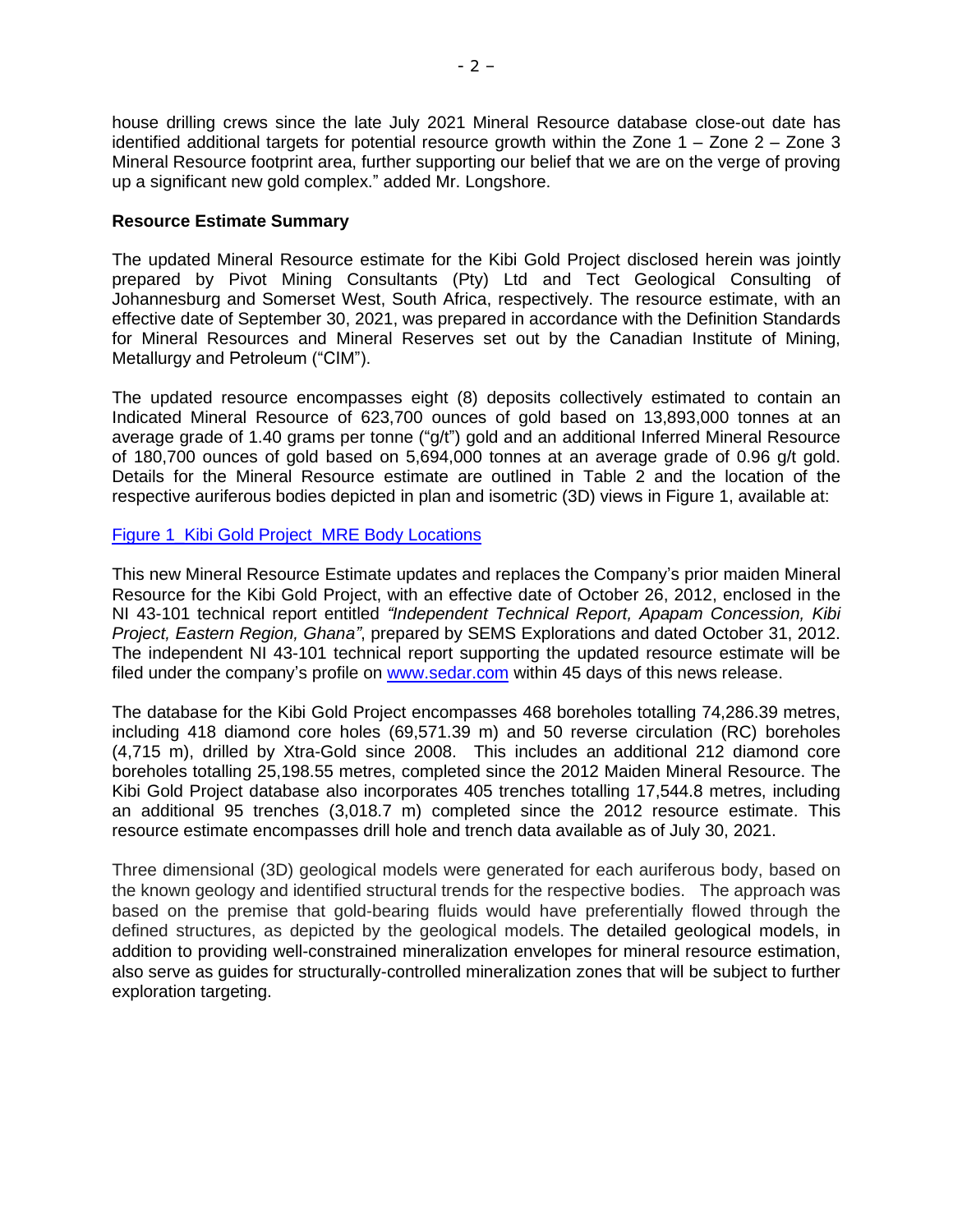The present Mineral Resource encompasses updated resource estimates for the following five (5) deposits: Big Bend, East Dyke, Mushroom, South Ridge and Double 19; and initial resource estimates for the following three (3) deposits, which were at an early exploration stage at the time of the 2012 resource estimate: Road Cut, Gatehouse and Gold Mountain. No additional drilling was completed on the Big Bend and East Dyke deposits since the previous resource estimate, with the updated resources for these auriferous bodies based solely on new detailed structural analysis and 3D geological modelling.

These eight (8) auriferous bodies lying within approximately 1.6 kilometres of each other, including: the Big Bend, East Dyke, Mushroom and South Ridge deposits within Zone 2, with separations varying from almost contiguous to 200 metres; the Double 19 deposit in Zone 3, approximately 450 metres southwest of Zone 2; and the Gatehouse and Gold Mountain bodies situated in Zone 1, approximately 650 metres southeast of Zone 2. Mineralization remains open down-plunge for all auriferous bodies, with several bodies remaining open in multiple directions. Approximately 73% of the Indicated Mineral Resource (456,200 oz.) is contained within the essentially contiguous Big Bend and East Dyke deposits, with these auriferous bodies extending to approximately 650 metres and 500 metres, respectively, beneath the topographic surface.

Gold mineralization within the Mineral Resource footprint area consists predominantly of tensional arrays of auriferous quartz-carbonate veins hosted by folded diorite bodies with an interpreted Belt-type granitoid affinity. The gold-bearing zones occupy the hinges and limbs of predominantly anticlinal fold structures. Over 20 significant gold occurrences hosted by Belt (Dixcove)- and Basin (Cape Coast)-type granitoids are known in Ghana, with a number constituting significant deposits. These deposits represent a relatively new style of gold mineralization for orogenic gold deposits within the West African Birimian terrain. Belt-type intrusion-hosted gold deposits include Newmont Mining's Subika deposit at their Ahafo mine and Kinross Mining's Chirano deposit within the Sefwi gold belt, as well as Golden Star Resources' Hwini-Butre deposit at the southern extremity of the Ashanti gold belt.

| Table 2: Mineral Resource Declaration - Kibi Gold Project (1-14)<br>Effective Date: September 30, 2021<br>(Cut-Off Grade: Au 0.5 g/t) |             |                   |                  |         |  |  |  |  |
|---------------------------------------------------------------------------------------------------------------------------------------|-------------|-------------------|------------------|---------|--|--|--|--|
| <b>Big Bend</b>                                                                                                                       |             |                   |                  |         |  |  |  |  |
|                                                                                                                                       | Tonnage (t) | Density $(t/m^3)$ | Grade - Au (g/t) | Au (oz) |  |  |  |  |
| Indicated                                                                                                                             | 6,472,000   | 2.78              | 1.48             | 307,400 |  |  |  |  |
| Inferred                                                                                                                              | 1,257,000   | 2.82              | 1.03             | 41,400  |  |  |  |  |
| Double 19                                                                                                                             |             |                   |                  |         |  |  |  |  |
|                                                                                                                                       | Tonnage (t) | Density $(t/m3)$  | Grade - Au (g/t) | Au (oz) |  |  |  |  |
| Indicated                                                                                                                             | 1,584,000   | 2.62              | 1.38             | 70,400  |  |  |  |  |
| Inferred                                                                                                                              |             |                   |                  |         |  |  |  |  |
| <b>East Dyke</b>                                                                                                                      |             |                   |                  |         |  |  |  |  |
|                                                                                                                                       | Tonnage (t) | Density $(t/m^3)$ | Grade - Au (g/t) | Au (oz) |  |  |  |  |
| Indicated                                                                                                                             | 3,102,000   | 2.72              | 1.49             | 148,800 |  |  |  |  |
| Inferred                                                                                                                              | 1,128,000   | 2.84              | 1.19             | 43,300  |  |  |  |  |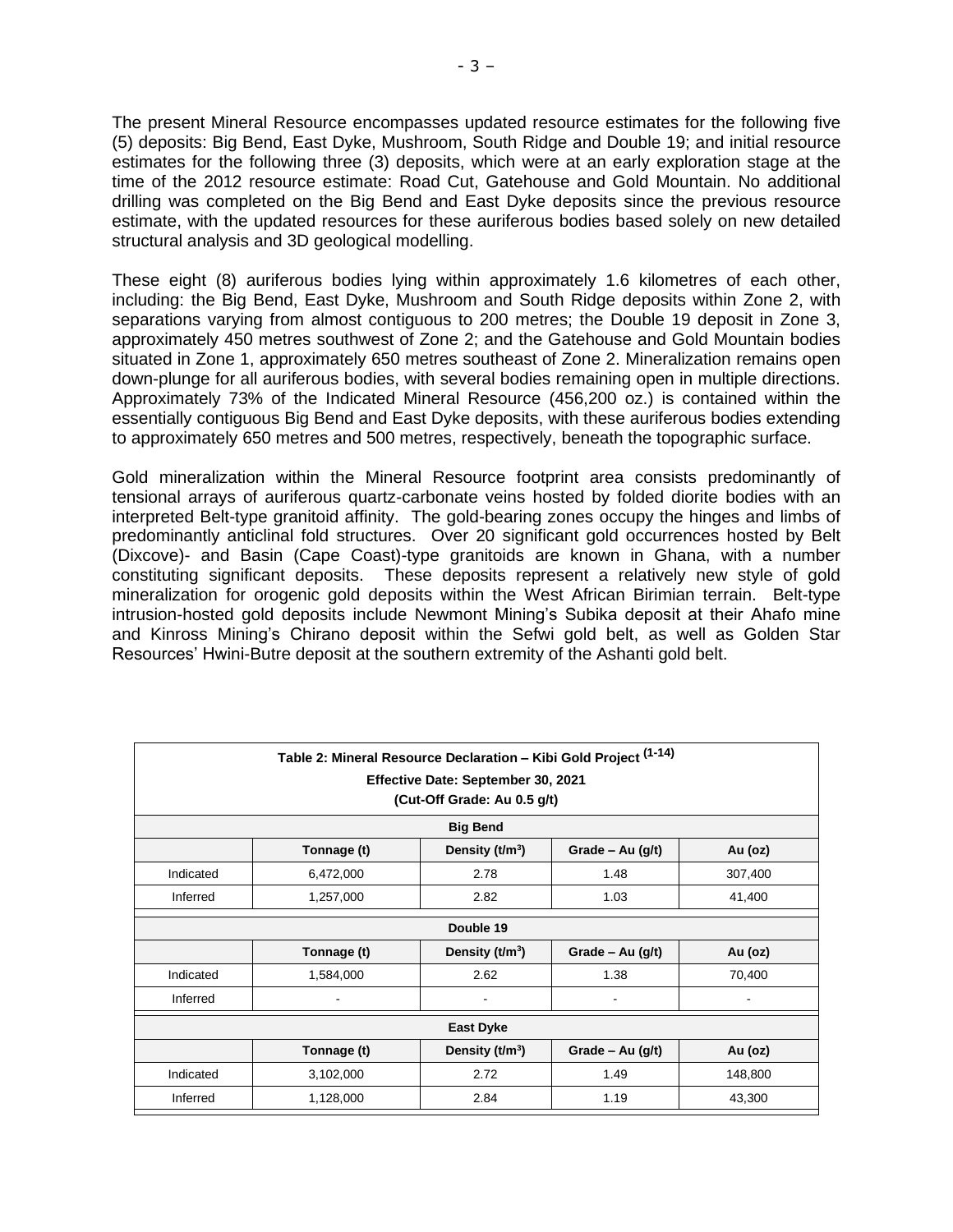| <b>South Ridge</b>                  |                |                             |                    |         |  |  |  |  |
|-------------------------------------|----------------|-----------------------------|--------------------|---------|--|--|--|--|
|                                     | Tonnage (t)    | Density (t/m <sup>3</sup> ) | Grade - Au (g/t)   | Au (oz) |  |  |  |  |
| Indicated                           | 2,005,000      | 2.70                        | 1.07               | 68,700  |  |  |  |  |
| Inferred                            | 943,000        | 2.82                        | 1.02               | 30,800  |  |  |  |  |
| <b>Mushroom</b>                     |                |                             |                    |         |  |  |  |  |
|                                     | Tonnage (t)    | Density $(t/m3)$            | Grade - Au $(g/t)$ | Au (oz) |  |  |  |  |
| Indicated                           | 505,000        | 2.64                        | 1.37               | 22,300  |  |  |  |  |
| Inferred                            | ä,             |                             |                    | ÷       |  |  |  |  |
| <b>Road Cut</b>                     |                |                             |                    |         |  |  |  |  |
|                                     | Tonnage (t)    | Density (t/m <sup>3</sup> ) | Grade - Au $(g/t)$ | Au (oz) |  |  |  |  |
| Indicated                           | 225,000        | 2.80                        | 0.85               | 6,100   |  |  |  |  |
| Inferred                            | $\blacksquare$ | $\blacksquare$              | ä,                 | ÷       |  |  |  |  |
| <b>Gate House and Gold Mountain</b> |                |                             |                    |         |  |  |  |  |
|                                     | Tonnage (t)    | Density (t/m3)              | Grade – Au $(g/t)$ | Au (oz) |  |  |  |  |
| Indicated                           |                |                             |                    | ÷       |  |  |  |  |
| Inferred                            | 2,366,000      | 2.76                        | 0.79               | 65,200  |  |  |  |  |
| <b>Total</b>                        |                |                             |                    |         |  |  |  |  |
|                                     | Tonnage (t)    | Density (t/m <sup>3</sup> ) | Grade - Au $(g/t)$ | Au (oz) |  |  |  |  |
| Indicated                           | 13,893,000     | 2.73                        | 1.40               | 623,700 |  |  |  |  |
| Inferred                            | 5,694,000      | 2.80                        | 0.96               | 180,700 |  |  |  |  |

#### **Notes**

- 1) CIM Definition Standards were followed for the Mineral Resource estimate.
- 2) The Mineral Resource estimate encompasses drill hole and trench data available as of July 30, 2021.
- 3) A cut-off grade of 0.5 g/t gold was applied to all resource estimates, after consideration for the reasonable expectation of eventual economic extraction, assuming initially open pit extraction with some deposits transitioning to an underground mining operation.
- 4) The capping value was established for each deposit independently, with assay capping values ranging from 15  $g/t 25$ g/t gold for the respective deposits.
- 5) The estimation utilised Ordinary Kriging with each target being evaluated independently.
- 6) The understanding of the geology and specifically the structure underpinned the estimation.
- 7) Average density values for oxide, transition, and fresh (sulphide) materials were established for each deposit independently; with the indicated density values reflecting weighted averages for oxide, transition, and fresh materials for the respective deposits.
- 8) Mineral resource tonnage and contained metal have been rounded to reflect the accuracy of the estimate, and numbers may not add due to rounding.
- 9) Mineral resource tonnage and grade are reported as undiluted.
- 10) The figures for contained gold are in-situ Mineral Resources.
- 11) 1 troy ounce equals 31.10348 grams.
- 12) Mineral Resources are not Mineral Reserves and by definition do not demonstrate economic viability.
- 13) Inferred Mineral Resources have a great amount of uncertainty as to their existence and as to whether they can be mined economically. It cannot be assumed that all or part of the Inferred Mineral Resources will ever be upgraded to a higher category.
- 14) The estimate of Mineral Resources may be materially affected by geological, environmental, permitting, legal, title, taxation, sociopolitical, marketing, or other relevant issues.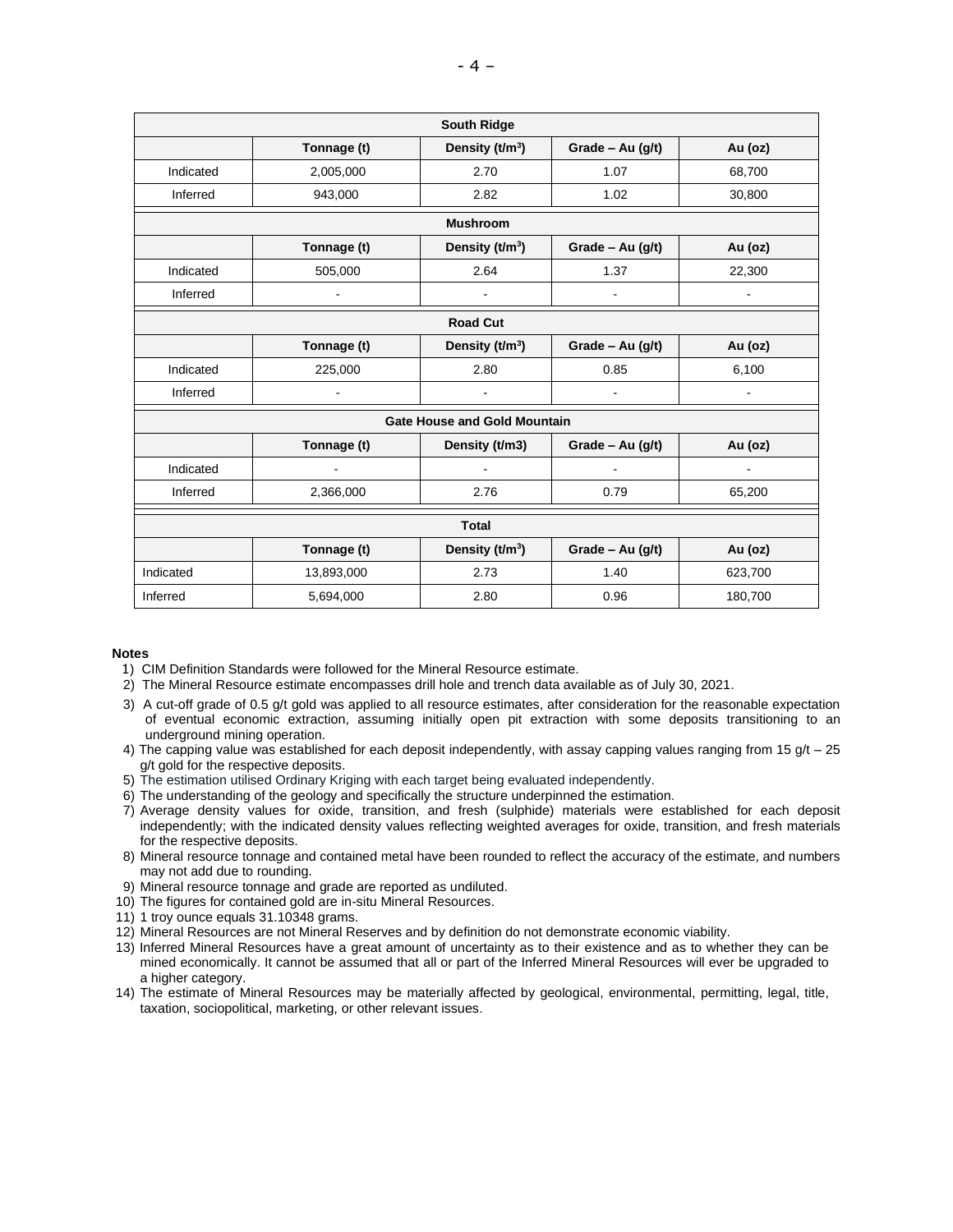## **Technical Disclosure and Qualified Persons**

The Mineral Resource Estimate for the Kibi Gold Project has been prepared by Mr. Ken Lomberg, Pr.Sci.Nat., of Pivot Mining Consultants (Pty) Ltd ("Pivot") of Johannesburg, South Africa, and Dr Corné Koegelenberg, Pr.Sci.Nat., and Dr Ian Basson, Pr.Sci.Nat., of Tect Geological Consulting ("Tect") of Somerset West, South Africa, all of whom are independent Qualified Persons ("QP's") for the purposes of National Instrument 43-101 ("NI 43-101"). Pivot has conducted an audit of the sampling procedures and QA/QC data and is of the opinion that the data are of good quality and suitable for use in the resource estimate. An independent NI 43-101 technical report supporting the resource estimate is being prepared by Pivot and Tect and will be filed by Xtra-Gold on [www.sedar.com](http://www.sedar.com/) within 45 days of this news release. All the abovementioned QP's have reviewed and approved the contents of this news release with respect to the Mineral Resource Estimate.

Yves P. Clement, P.Geo., Vice President, Exploration of Xtra-Gold Resources Corp, who is a "Qualified Person" for the purposes of NI 43-101, has prepared and/or supervised the preparation of this news release and has reviewed and approved the scientific and technical information in this announcement.

## **About Xtra-Gold Resources Corp.**

Xtra-Gold is a gold exploration company with a substantial land position in the Kibi Gold Belt. The Kibi Gold Belt, which exhibits many similar geological features to Ghana's main gold belt, the Ashanti Belt, has been the subject of very limited modern exploration activity targeting lode gold deposits, as virtually all past gold mining activity and exploration efforts have been focused on the extensive alluvial gold occurrences in many river valleys throughout the Kibi area.

Xtra-Gold holds 5 Mining Leases totaling approximately 226 sq km (22,600 ha) at the northern extremity of the Kibi Gold Belt. The Company's exploration efforts to date have focused on the Kibi Gold Project located on the Apapam Concession (33.65 sq km), along the eastern flank of the Kibi Gold Belt. The Kibi Gold Project (Zone 2 – Zone 3) Maiden Mineral Resource Estimate, produced by Xtra-Gold in October 2012, represented the first ever Mineral Resource generated on a lode gold project within the Kibi Gold Belt. The NI 43-101 Technical Report entitled "*Independent Technical Report, Apapam Concession, Kibi Project, Eastern Region, Ghana*", prepared by SEMS Explorations and dated October 31, 2012, is filed under the Company's profile on SEDAR at [www.sedar.com.](http://www.sedar.com/)

## **Forward-Looking Statements**

The TSX does not accept responsibility for the adequacy or accuracy of this release. No stock exchange, securities commission or other regulatory authority has approved or disapproved the information contained herein. This news release includes certain "forward-looking statements". These statements are based on information currently available to the Company and the Company provides no assurance that actual results will meet management's expectations. Forward- looking statements include estimates and statements that describe the Company's future plans, objectives or goals, including words to the effect that the Company or management expects a stated condition or result to occur. Forward-looking statements may be identified by such terms as "believes", "anticipates", "expects", "estimates", "may", "could", "would", "will", or "plan". Since forward-looking statements are based on assumptions and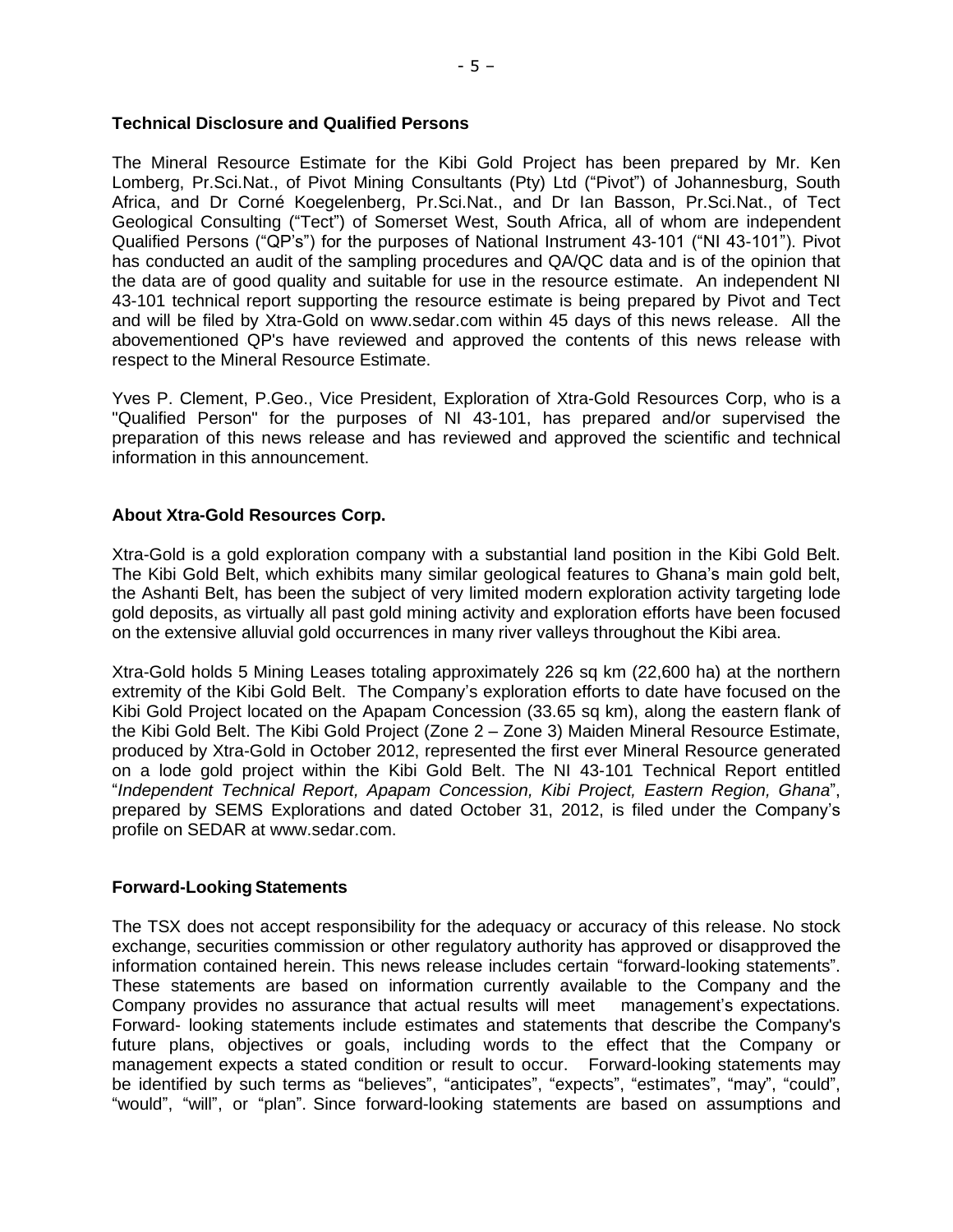address future events and conditions, by their very nature they involve inherent risks and uncertainties. Actual results relating to, among other things, results of exploration, project development, reclamation and capital costs of the Company's mineral properties, and the Company's financial condition and prospects, could differ materially from those currently anticipated in such statements for many reasons such as: changes in general economic conditions and conditions in the financial markets; changes in demand and prices for minerals; litigation, legislative, environmental and other judicial, regulatory, political and competitive developments; technological and operational difficulties encountered in connection with the activities of the Company; and other matters discussed in this news release. This list is not exhaustive of the factors that may affect any of the Company's forward-looking statements. These and other factors should be considered carefully, and readers should not place undue reliance on the Company's forward-looking statements. The Company does not undertake to update any forward-looking statement that may be made from time to time by the Company or on its behalf, except in accordance with applicable securities laws.

## **Cautionary Note to United States Investors**

This news release has been prepared in accordance with the requirements of the securities laws in effect in Canada, which differ from the requirements of U.S. securities laws. Unless otherwise indicated, all resource and reserve estimates included in this news release have been prepared in accordance with National Instrument 43-101 Standards of Disclosure for Mineral Projects ("NI 43-101") and the Canadian Institute of Mining, Metallurgy, and Petroleum 2014 Definition Standards on Mineral Resources and Mineral Reserves. NI 43-101 is a rule developed by the Canadian Securities Administrators which establishes standards for all public disclosure an issuer makes of scientific and technical information concerning mineral projects. Canadian standards, including NI 43-101, differ significantly from the requirements of the SEC, and Mineral Resource and reserve information contained herein may not be comparable to similar information disclosed by U.S. companies. In particular, and without limiting the generality of the foregoing, the term "resource" does not equate to the term "reserves". Under U.S. standards, mineralization may not be classified as a "reserve" unless the determination has been made that the mineralization could be economically and legally produced or extracted at the time the reserve determination is made. The SEC's disclosure standards normally do not permit the inclusion of information concerning "measured Mineral Resources", "indicated Mineral Resources" or "inferred Mineral Resources" or other descriptions of the amount of mineralization in mineral deposits that do not constitute "reserves" by U.S. standards in documents filed with the SEC. Investors are cautioned not to assume that any part or all of mineral deposits in these categories will ever be converted into reserves. U.S. investors should also understand that "inferred Mineral Resources" have a great amount of uncertainty as to their existence and great uncertainty as to their economic and legal feasibility. It cannot be assumed that all or any part of an "inferred Mineral Resource" will ever be upgraded to a higher category. Under Canadian rules, estimated "inferred Mineral Resources" may not form the basis of feasibility or pre-feasibility studies except in rare cases. Investors are cautioned not to assume that all or any part of an "inferred Mineral Resource" exists or is economically or legally mineable. Disclosure of "contained ounces" in a resource is permitted disclosure under Canadian regulations; however, the SEC normally only permits issuers to report mineralization that does not constitute "reserves" by SEC standards as in-place tonnage and grade without reference to unit measures. The requirements of NI 43-101 for identification of "reserves" are also not the same as those of the SEC, and reserves reported by the Company in compliance with NI 43-101 may not qualify as "reserves" under SEC standards. Accordingly, information